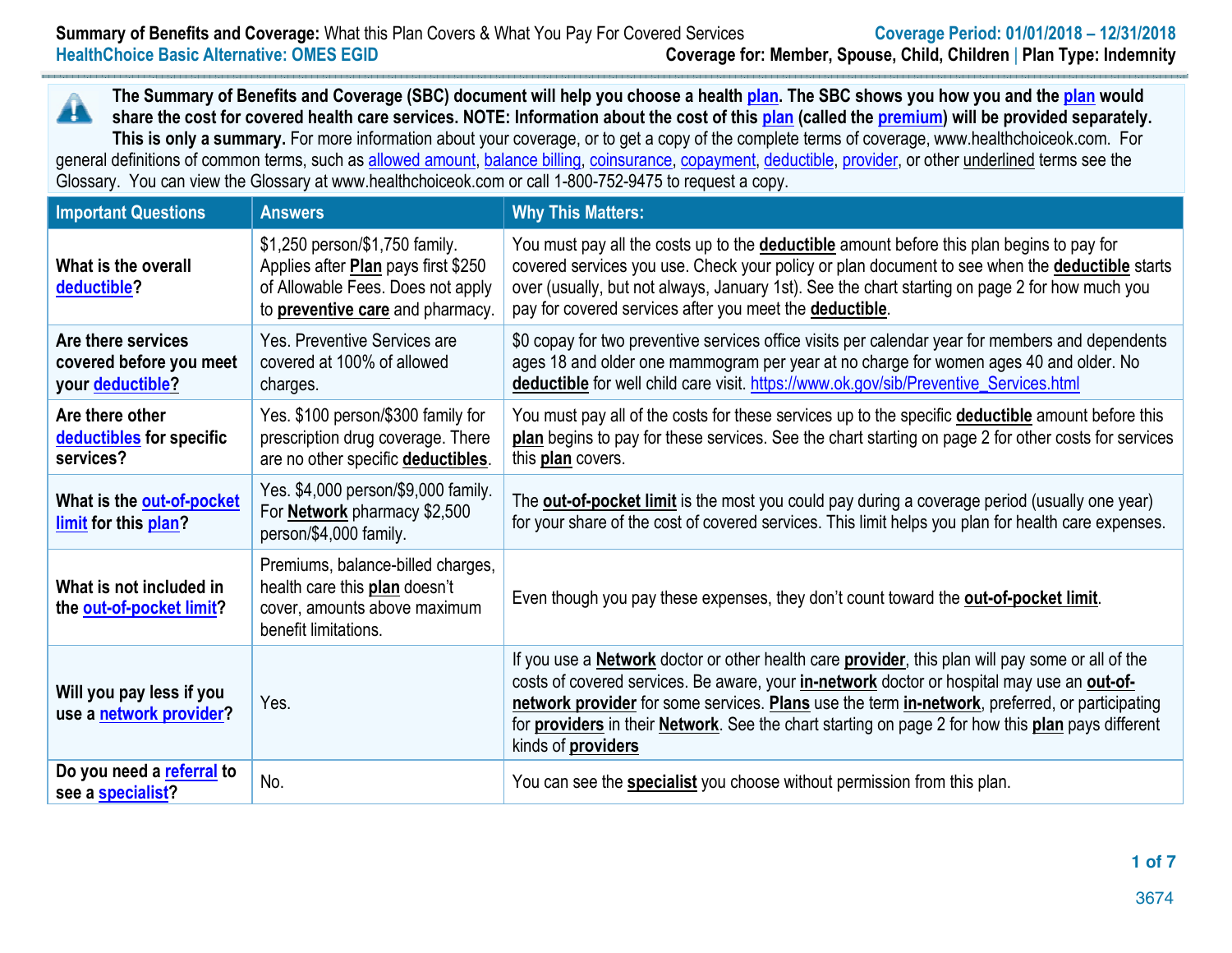All **copayment** and **coinsurance** costs shown in this chart are after your **deductible** has been met, if a **deductible** applies.

| <b>Common</b>                                                | <b>Services You May Need</b>                        | <b>What You Will Pay</b>                                                                                                                                                              | <b>Limitations, Exceptions, &amp;</b><br><b>Other Important Information</b> |                                                                                                                                                                                      |
|--------------------------------------------------------------|-----------------------------------------------------|---------------------------------------------------------------------------------------------------------------------------------------------------------------------------------------|-----------------------------------------------------------------------------|--------------------------------------------------------------------------------------------------------------------------------------------------------------------------------------|
| <b>Medical Event</b>                                         |                                                     | <b>Network Provider</b><br>(You will pay the least)                                                                                                                                   | <b>Out of Network Provider</b><br>(You will pay the most)                   |                                                                                                                                                                                      |
| If you visit a health care<br>provider's office or<br>clinic | Primary care visit to treat<br>an injury or illness | Based on Allowable Fee: for the first \$250:<br>\$0 / Member or \$0 / Family. Next \$1,250 /<br>Member or \$1,750 / Family: 100%. Next<br>\$5,500 / Member or \$14,500 / Family: 50%. | Amount above Allowable<br>Fees.                                             | Balance billing applies to non-                                                                                                                                                      |
|                                                              | <b>Specialist visit</b>                             | Based on Allowable Fee: for the first \$250:<br>\$0 / Member or \$0 / Family. Next \$1,250 /<br>Member or \$1,750 / Family: 100%. Next<br>\$5,500 / Member or \$14,500 / Family: 50%. | Amount above Allowable<br>Fees.                                             | Network claims.                                                                                                                                                                      |
|                                                              | Preventive care/screening/<br>immunization          | No charge                                                                                                                                                                             | Amount above Allowable<br>Fees.                                             | Balance billing applies to non-<br>Network claims.                                                                                                                                   |
| If you have a test                                           | Diagnostic test (x-ray,<br>blood work)              | Based on Allowable Fee: for the first \$250:<br>\$0 / Member or \$0 / Family. Next \$1,250 /<br>Member or \$1,750 / Family: 100%. Next<br>\$5,500 / Member or \$14,500 / Family: 50%. | Amount above Allowable<br>Fees.                                             | Certification may be required. If<br>certification is not obtained, a 10%<br>penalty or denial of benefits may                                                                       |
|                                                              | Imaging (CT/PET scans,<br>MRI <sub>s</sub> )        | Based on Allowable Fee: for the first \$250:<br>\$0 / Member or \$0 / Family. Next \$1,250 /<br>Member or \$1,750 / Family: 100%. Next<br>\$5,500 / Member or \$14,500 / Family: 50%. | Amount above Allowable<br>Fees.                                             | occur.<br>See plan handbook for details.<br>Balance billing applies to non-<br>Network claims.                                                                                       |
|                                                              | Generic drugs                                       | \$10 copayment 30 day supply/\$25<br>copayment 31-90 day supply/ prescription                                                                                                         | 50%/prescription                                                            | See plan handbook for details.                                                                                                                                                       |
| If you need drugs to<br>treat your illness or                | Preferred brand drugs                               | \$45 copayment 30 day supply/\$90<br>copayment 31- 90 day supply/<br>prescription                                                                                                     | 50%/prescription                                                            | See plan handbook for details.                                                                                                                                                       |
| condition<br>More information about<br>prescription drug     | Non-preferred brand drugs                           | \$75 copayment 30 day supply/\$150<br>copayment 31-90 day supply/ prescription                                                                                                        | 75%/prescription                                                            | See plan handbook for details.                                                                                                                                                       |
| coverage is available at<br>www.healthchoiceok.com           | <b>Specialty drugs</b>                              | Generic - \$10 copayment* Preferred -<br>\$100 copayment*<br>Non-preferred - \$200 copayment                                                                                          | Not Covered                                                                 | *Specialty medications are<br>covered only when ordered<br>through CVS/caremark specialty<br>pharmacy. Specialty medications<br>are covered only up to a 30 day<br>supply per copay. |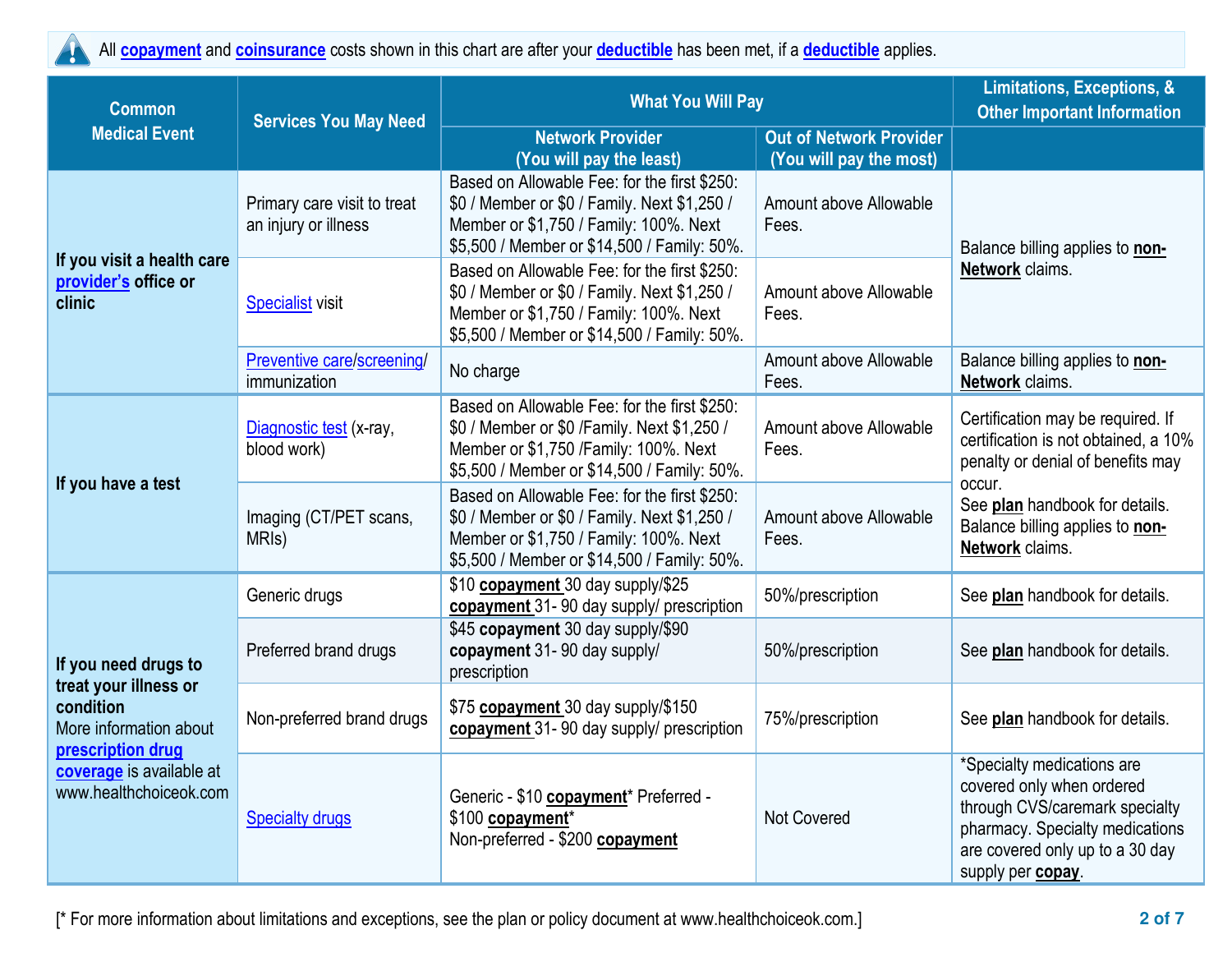| <b>Common</b>                              | <b>Services You May Need</b>                      | <b>What You Will Pay</b>                                                                                                                                                              | Limitations, Exceptions, &<br><b>Other Important Information</b> |                                                                                                                          |  |
|--------------------------------------------|---------------------------------------------------|---------------------------------------------------------------------------------------------------------------------------------------------------------------------------------------|------------------------------------------------------------------|--------------------------------------------------------------------------------------------------------------------------|--|
| <b>Medical Event</b>                       |                                                   | <b>Network Provider</b><br>(You will pay the least)                                                                                                                                   | <b>Out of Network Provider</b><br>(You will pay the most)        |                                                                                                                          |  |
| If you have outpatient<br>surgery          | Facility fee (e.g.,<br>ambulatory surgery center) | Based on Allowable Fee: for the first \$250:<br>\$0 / Member or \$0 / Family. Next \$1,250 /<br>Member or \$1,750 / Family: 100%. Next<br>\$5,500 / Member or \$14,500 / Family: 50%. | Amount above Allowable<br>Fees.                                  | Certification may be required. If<br>certification is not obtained, a 10%<br>penalty or denial of benefits may<br>occur. |  |
|                                            | Physician/surgeon fees                            | Based on Allowable Fee: for the first \$250:<br>\$0 / Member or \$0 / Family. Next \$1,250 /<br>Member or \$1,750 / Family: 100%. Next<br>\$5,500 / Member or \$14,500 / Family: 50%. | Amount above Allowable<br>Fees.                                  | See plan handbook for details.<br>Balance billing applies to non-<br>Network claims.                                     |  |
|                                            | <b>Emergency room care</b>                        | Based on Allowable Fee: for the first \$250:<br>\$0 / Member or \$0 / Family. Next \$1,250 /<br>Member or \$1,750 / Family: 100%. Next<br>\$5,500 / Member or \$14,500 / Family: 50%. | Amount above Allowable<br>Fees.                                  |                                                                                                                          |  |
| If you need immediate<br>medical attention | <b>Emergency medical</b><br>transportation        | Based on Allowable Fee: for the first \$250:<br>\$0 / Member or \$0 / Family. Next \$1,250 /<br>Member or \$1,750 / Family: 100%. Next<br>\$5,500 / Member or \$14,500 / Family: 50%. | Amount above Allowable<br>Fees.                                  | Balance billing applies to non-                                                                                          |  |
|                                            | <b>Urgent care</b>                                | Based on Allowable Fee: for the first \$250:<br>\$0 / Member or \$0 / Family. Next \$1,250 /<br>Member or \$1,750 / Family: 100%. Next<br>\$5,500 / Member or \$14,500 / Family: 50%. | Amount above Allowable<br>Fees.                                  | Network claims. \$200<br>copayment is waived if admitted<br>to hospital or death occurs.                                 |  |
| If you have a hospital                     | Facility fee (e.g., hospital<br>room)             | Based on Allowable Fee: for the first \$250:<br>\$0 / Member or \$0 / Family. Next \$1,250 /<br>Member or \$1,750 / Family: 100%. Next<br>\$5,500 / Member or \$14,500 / Family: 50%. | Amount above Allowable<br>Fees.                                  | Certification may be required. If<br>certification is not obtained, a 10%<br>penalty or denial of benefits may<br>occur. |  |
| stay                                       | Physician/surgeon fees                            | Based on Allowable Fee: for the first \$250:<br>\$0 / Member or \$0 / Family. Next \$1,250 /<br>Member or \$1,750 / Family: 100%. Next<br>\$5,500 / Member or \$14,500 / Family: 50%. | Amount above Allowable<br>Fees.                                  | See plan handbook for details.<br>Balance billing applies to non-<br>Network claims.                                     |  |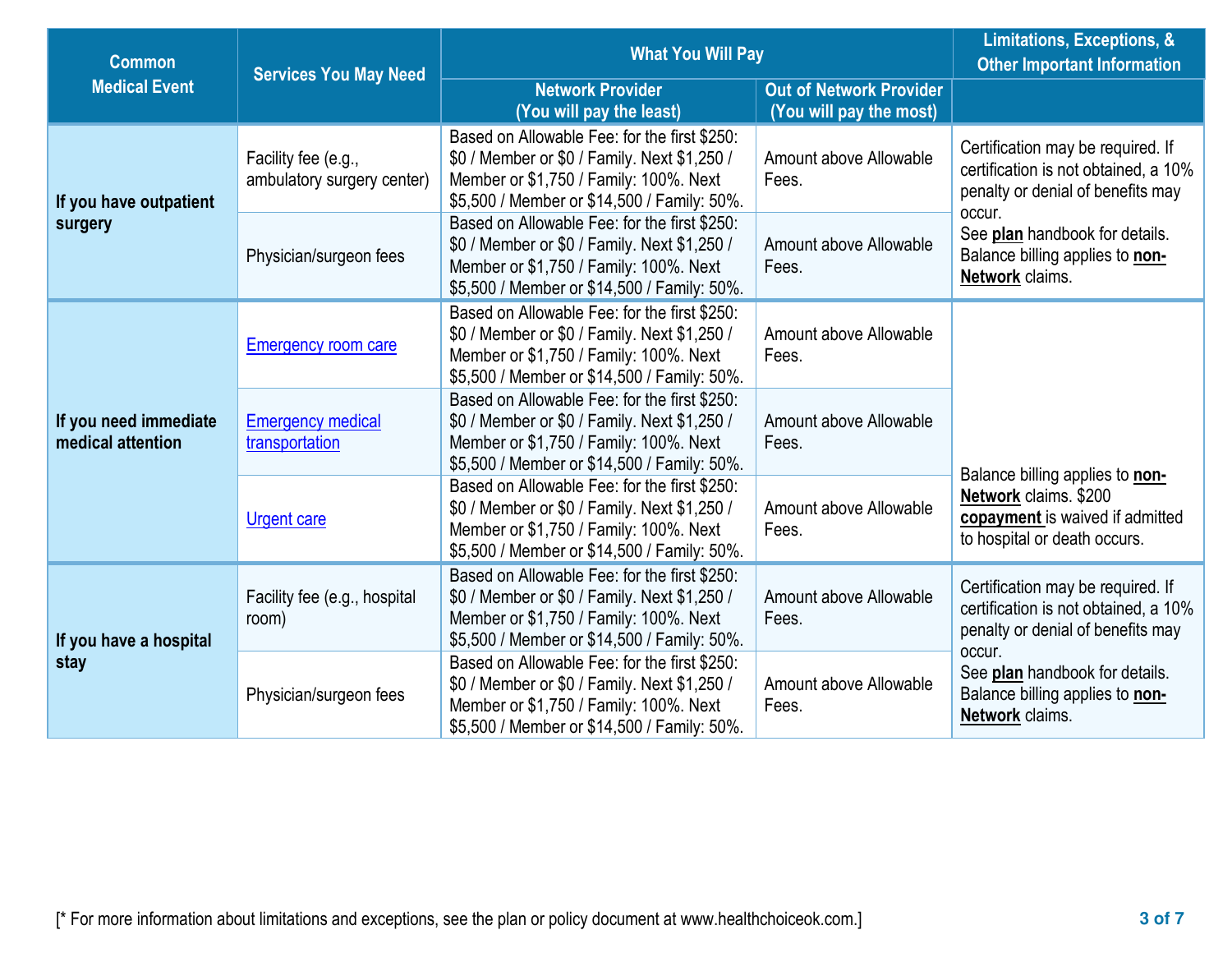| <b>Common</b>                                                                      | <b>Services You May Need</b>                 | <b>What You Will Pay</b>                                                                                                                                                              | Limitations, Exceptions, &<br><b>Other Important Information</b> |                                                                                                                                                                                                                  |
|------------------------------------------------------------------------------------|----------------------------------------------|---------------------------------------------------------------------------------------------------------------------------------------------------------------------------------------|------------------------------------------------------------------|------------------------------------------------------------------------------------------------------------------------------------------------------------------------------------------------------------------|
| <b>Medical Event</b>                                                               |                                              | <b>Network Provider</b><br>(You will pay the least)                                                                                                                                   | <b>Out of Network Provider</b><br>(You will pay the most)        |                                                                                                                                                                                                                  |
| If you need mental<br>health, behavioral<br>health, or substance<br>abuse services | <b>Outpatient services</b>                   | Based on Allowable Fee: for the first \$250:<br>\$0 / Member or \$0 / Family. Next \$1,250 /<br>Member or \$1,750 / Family: 100%. Next<br>\$5,500 / Member or \$14,500 / Family: 50%. | Amount above Allowable<br>Fees.                                  | Limit of 20 visits per calendar year<br>without certification.<br>Balance billing applies to non-<br>Network claims.                                                                                             |
|                                                                                    | Inpatient services                           | Based on Allowable Fee: for the first \$250:<br>\$0 / Member or \$0 / Family. Next \$1,250 /<br>Member or \$1,750 / Family: 100%. Next<br>\$5,500 / Member or \$14,500 / Family: 50%. | Amount above Allowable<br>Fees.                                  | Certification may be required. If<br>certification is not obtained, a 10%<br>penalty or denial of benefits may<br>occur.<br>See plan handbook for details.<br>Balance billing applies to non-<br>Network claims. |
|                                                                                    | Office visits                                | Based on Allowable Fee: for the first \$250:<br>\$0 / Member or \$0 / Family. Next \$1,250 /<br>Member or \$1,750 / Family: 100%. Next<br>\$5,500 / Member or \$14,500 / Family: 50%. | Amount above Allowable<br>Fees.                                  | Balance billing applies to non-<br>Network claims.                                                                                                                                                               |
| If you are pregnant                                                                | Childbirth/delivery<br>professional services | Based on Allowable Fee: for the first \$250:<br>\$0 / Member or \$0 / Family. Next \$1,250 /<br>Member or \$1,750 / Family: 100%. Next<br>\$5,500 / Member or \$14,500 / Family: 50%. | Amount above Allowable<br>Fees.                                  | Includes one postpartum home<br>visit, criteria must be met. Balance<br>billing applies to <b>non-Network</b><br>claims.                                                                                         |
|                                                                                    | Childbirth/delivery facility<br>services     | Based on Allowable Fee: for the first \$250:<br>\$0 / Member or \$0 / Family. Next \$1,250 /<br>Member or \$1,750 / Family: 100%. Next<br>\$5,500 / Member or \$14,500 / Family: 50%. | Amount above Allowable<br>Fees.                                  | Certification may be required. If<br>certification is not obtained, a 10%<br>penalty or denial of benefits may<br>occur.<br>See plan handbook for details.<br>Balance billing applies to non-<br>Network claims. |
| If you need help<br>recovering or have<br>other special health                     | Home health care                             | Based on Allowable Fee: for the first \$250:<br>\$0 / Member or \$0 / Family. Next \$1,250 /<br>Member or \$1,750 / Family: 100%. Next<br>\$5,500 / Member or \$14,500 / Family: 50%. | Amount above Allowable<br>Fees.                                  | Certification may be required, if<br>not obtained, a 10% penalty or<br>denial of benefits may occur. See<br>plan handbook for details. (Up to<br>100 visits per calendar year)                                   |
| needs                                                                              | <b>Rehabilitation services</b>               | Based on Allowable Fee: for the first \$250:<br>\$0 / Member or \$0 / Family. Next \$1,250 /<br>Member or \$1,750 / Family: 100%. Next                                                | Amount above Allowable                                           | Certification may be required, if<br>not obtained, a 10% penalty or<br>denial of benefits may occur. See                                                                                                         |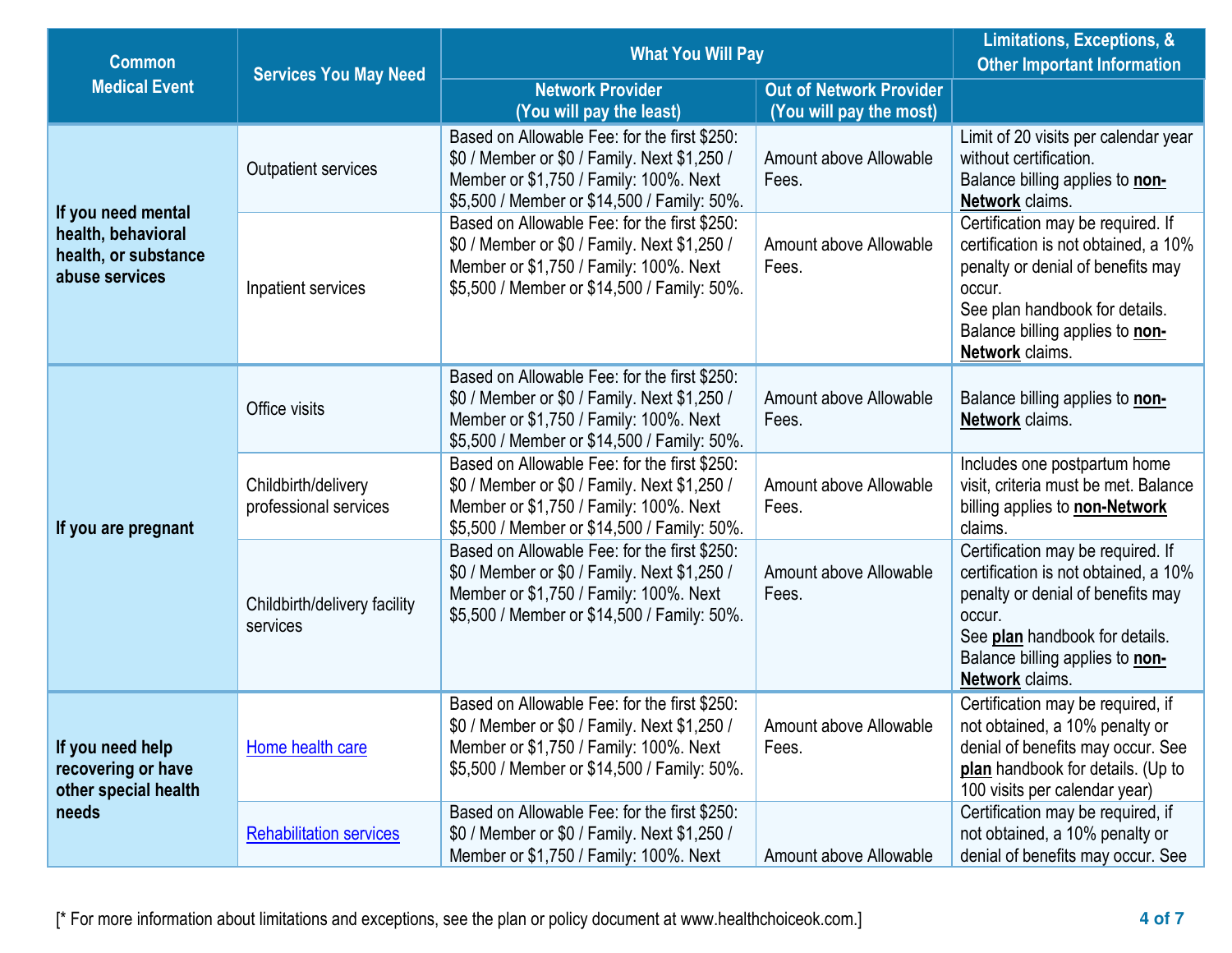| <b>Common</b><br><b>Services You May Need</b> |                                     | <b>What You Will Pay</b>                                                                                                                                                              | Limitations, Exceptions, &<br><b>Other Important Information</b> |                                                                                                                                                                              |
|-----------------------------------------------|-------------------------------------|---------------------------------------------------------------------------------------------------------------------------------------------------------------------------------------|------------------------------------------------------------------|------------------------------------------------------------------------------------------------------------------------------------------------------------------------------|
| <b>Medical Event</b>                          |                                     | <b>Network Provider</b><br>(You will pay the least)                                                                                                                                   | <b>Out of Network Provider</b><br>(You will pay the most)        |                                                                                                                                                                              |
|                                               |                                     | \$5,500 / Member or \$14,500 / Family: 50%.                                                                                                                                           | Fees.                                                            | plan handbook for details. (Up to<br>60 visits per calendar year for<br>each type of therapy including<br>physical, occupational, and<br>speech)                             |
|                                               | <b>Habilitation services</b>        | Not Covered                                                                                                                                                                           | <b>Not Covered</b>                                               | <b>Excluded service.</b>                                                                                                                                                     |
|                                               | <b>Skilled nursing care</b>         | Based on Allowable Fee: for the first \$250:<br>\$0 / Member or \$0 / Family. Next \$1,250 /<br>Member or \$1,750 / Family: 100%. Next<br>\$5,500 / Member or \$14,500 / Family: 50%. | Amount above Allowable<br>Fees.                                  | Certification may be required, if<br>not obtained, a 10% penalty or<br>denial of benefits may occur. See<br>plan handbook for details. (Up to<br>100 days per calendar year) |
|                                               | <b>Durable medical</b><br>equipment | Based on Allowable Fee: for the first \$250:<br>\$0 / Member or \$0 / Family. Next \$1,250 /<br>Member or \$1,750 / Family: 100%. Next<br>\$5,500 / Member or \$14,500 / Family: 50%. | Amount above Allowable<br>Fees.                                  | Certification may be required, if<br>not obtained, a 10% penalty or                                                                                                          |
|                                               | <b>Hospice services</b>             | Based on Allowable Fee: for the first \$250:<br>\$0 / Member or \$0 / Family. Next \$1,250 /<br>Member or \$1,750 / Family: 100%. Next<br>\$5,500 / Member or \$14,500 / Family: 50%. | Amount above Allowable<br>Fees.                                  | denial of benefits may occur. See<br>plan handbook for details.                                                                                                              |
| If your child needs                           | Children's eye exam                 | Not Covered                                                                                                                                                                           | <b>Not Covered</b>                                               | <b>Excluded service.</b>                                                                                                                                                     |
| dental or eye care                            | Children's glasses                  | <b>Not Covered</b>                                                                                                                                                                    | <b>Not Covered</b>                                               | <b>Excluded service.</b>                                                                                                                                                     |
|                                               | Children's dental check-up          | Not Covered                                                                                                                                                                           | Not Covered                                                      | <b>Excluded service.</b>                                                                                                                                                     |

# **Excluded Services & Other Covered Services:**

| Services Your Plan Generally Does NOT Cover (Check your policy or plan document for more information and a list of any other excluded services.) |                                                                                                                    |  |                                                                                                                                                                             |  |                                                      |  |
|--------------------------------------------------------------------------------------------------------------------------------------------------|--------------------------------------------------------------------------------------------------------------------|--|-----------------------------------------------------------------------------------------------------------------------------------------------------------------------------|--|------------------------------------------------------|--|
|                                                                                                                                                  | Acupuncture (except for anesthesia)                                                                                |  | <b>Habilitation services</b>                                                                                                                                                |  | Routine eye care (Adult)                             |  |
|                                                                                                                                                  | Cosmetic surgery                                                                                                   |  | Long-term care                                                                                                                                                              |  | Routine foot care                                    |  |
|                                                                                                                                                  | Dental care                                                                                                        |  | Private-duty nursing                                                                                                                                                        |  | Weight loss programs                                 |  |
| Other Covered Services (Limitations may apply to these services. This isn't a complete list. Please see your plan document.)                     |                                                                                                                    |  |                                                                                                                                                                             |  |                                                      |  |
|                                                                                                                                                  | Bariatric Surgery (Limited coverage for certain<br>treatments.)<br>Chiropractic care (60 visits per calendar year) |  | Hearing aids (under the age of 18, 1 every 48<br>months per hearing impaired ear)<br>Infertility treatment (Limited coverage for certain<br>services, drugs and treatment.) |  | Non-emergency care when traveling outside the<br>U.S |  |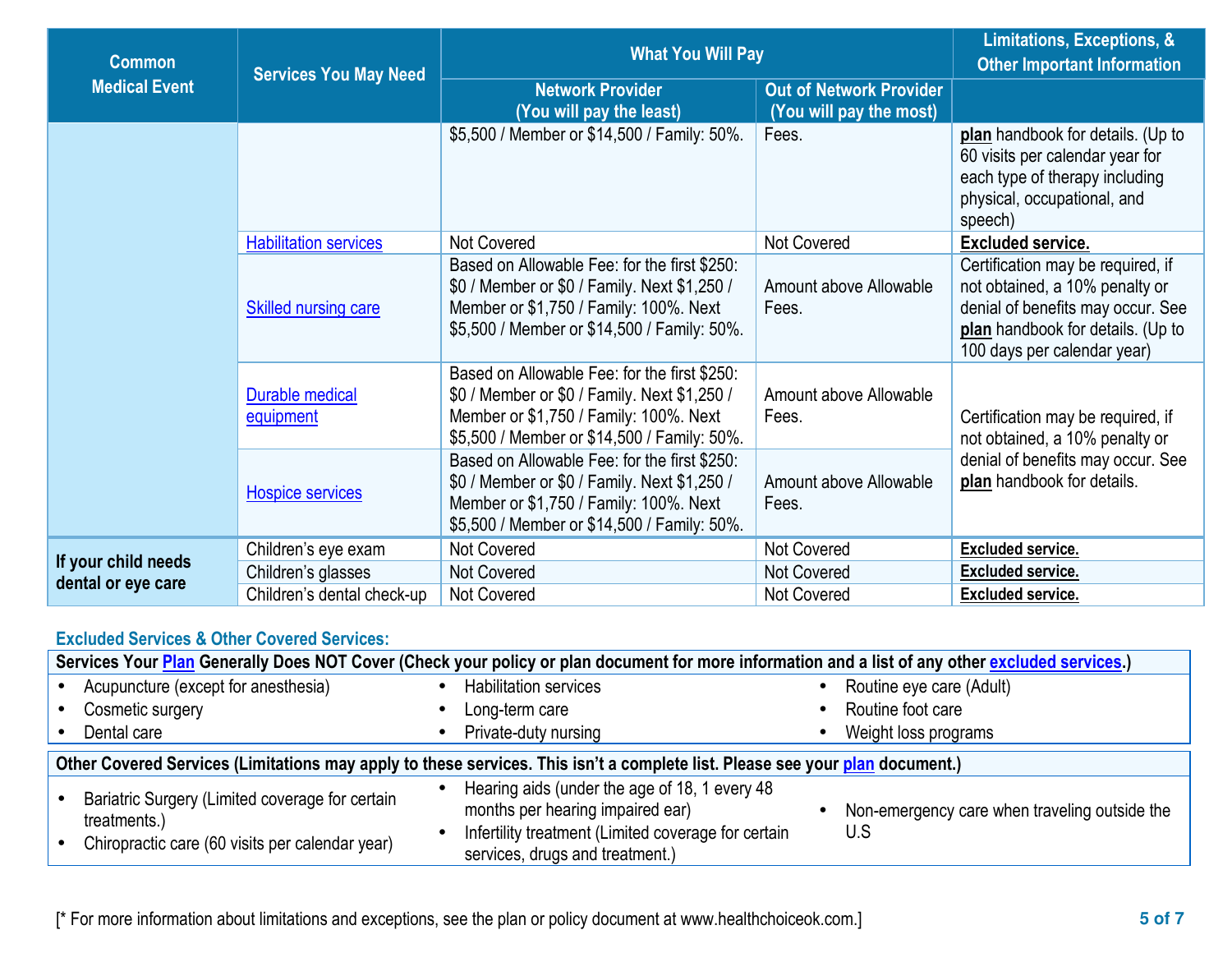Your Rights to Continue Coverage: There are agencies that can help if you want to continue your coverage after it ends. The contact information for those agencies is: contact the plan at 1-800-752-9475. You may also contact your state insurance department, the U.S. Department of Labor, Employee Benefits Security Administration at 1-866-444-3272 or www.dol.gov/agencies/ebsa, or the U.S. Department of Health and Human Services at 1-877-267-2323 x61565 or www.cciio.cms.gov. Other coverage options may be available to you too, including buying individual insurance coverage through the Health Insurance Marketplace. For more information about the Marketplace, visit www.HealthCare.gov or call 1-800-318-2596.

Your Grievance and Appeals Rights: There are agencies that can help if you have a complaint against your plan for a denial of a claim. This complaint is called a grievance or appeal. For more information about your rights, look at the explanation of benefits you will receive for that medical claim. Your plan documents also provide complete information to submit a claim, appeal, or a grievance for any reason to your plan. For more information about your rights, this notice, or assistance, contact: EGID Health Claims Administrator 405-416-1800 or toll free 1-800-782-5218, HealthChoice Member Services 405-717-8780 or toll free 1-800-752-9475 TDD Oklahoma City Area: 1-405-949-2281, TDD All Areas: 1-866-447-0436. Additionally, a consumer assistance program can help you file your appeal. Contact the Oklahoma Insurance Department at http://www.ok.gov/oid/Consumers/Consumer\_Assistance/index.html.

# **Does this plan provide Minimum Essential Coverage? Yes**

If you don't have Minimum Essential Coverage for a month, you'll have to make a payment when you file your tax return unless you qualify for an exemption from the requirement that you have health coverage for that month.

## **Does this plan meet the Minimum Value Standards? Yes**

If your plan doesn't meet the Minimum Value Standards, you may be eligible for a premium tax credit to help you pay for a plan through the Marketplace.

### **Language Access Services:**

[Spanish (Español): Para obtener asistencia en Español, llame al 1-800-323-4314.]

[Tagalog (Tagalog): Kung kailangan ninyo ang tulong sa Tagalog tumawag sa 1-800-323-4314.]

[Chinese (中文): 如果需要中文的帮助, 请拨打这个号码1-800-323-4314.]

[Navajo (Dine): Dinek'ehgo shika at'ohwol ninisingo, kwiijigo holne' 1-800-323-4314.]

-To see examples of how this plan might cover costs for a sample medical situation, see the next section.-

This publication was printed by the Office of Management and Enterprise Services as authorized by Title 62, Section 34. 100 copies have been printed at a cost of \$5.94. A copy has been submitted to Documents.OK.gov in accordance with the Oklahoma State Government Open Documents Initiative (62 O.S. 2012, § 34.11.3). This work is licensed under a Creative Attribution-NonCommercial-NoDerivs 3.0 Unported License.